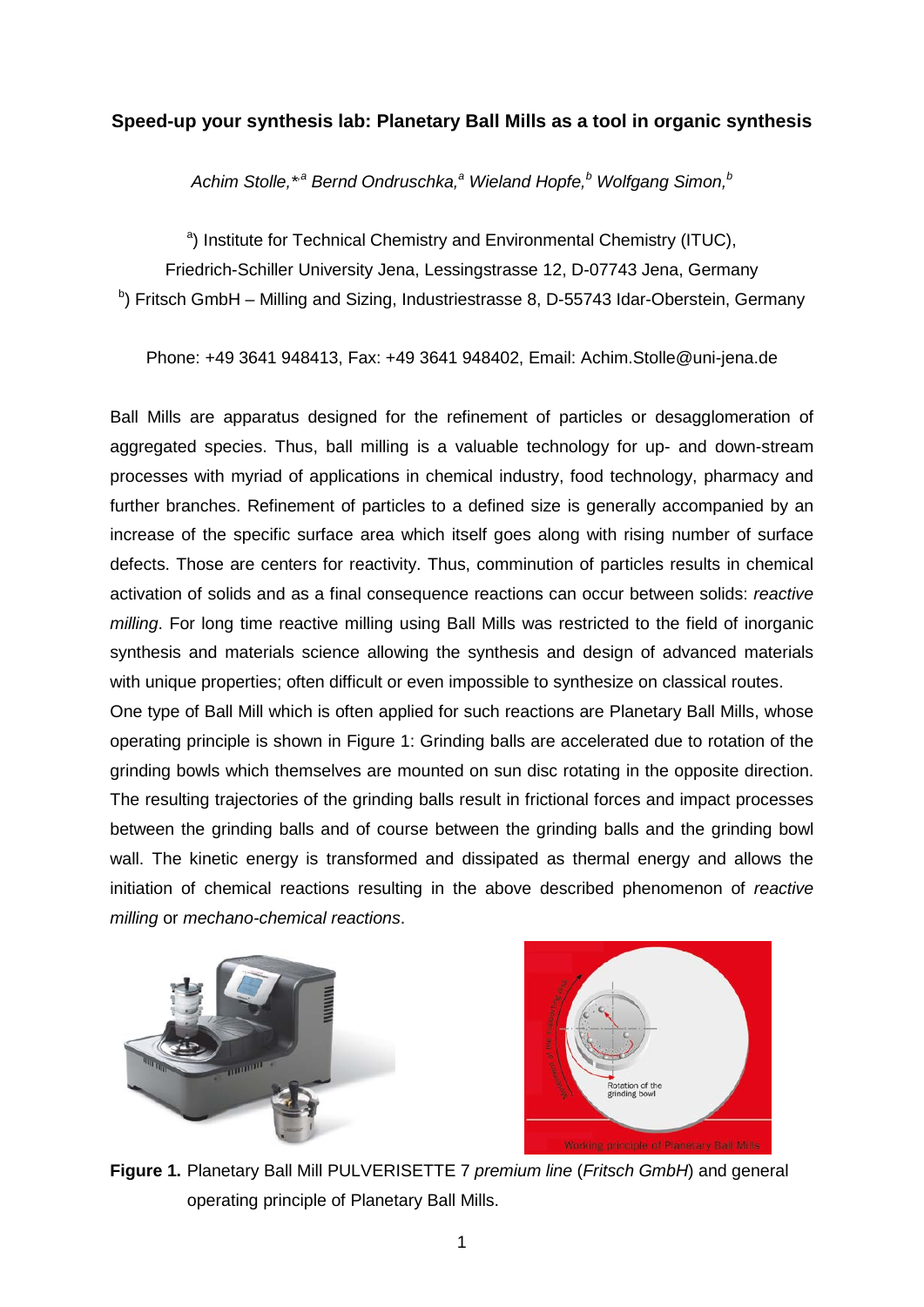The concepts of Sustainable Chemistry and Process Intensification are the main driving forces leading to application of Ball Mills as reactors in organic synthesis also. Although, theoretical models predict extreme reaction conditions in the impact zones of grinding balls, several publications indicate that this type of synthesis is possible and often result in spectacular and unintended results regarding chemical reactivity or selectivity in comparison to classical solution-based synthesis [1,2]. The omission of solvents in the reaction step is for sure one of the many advantages of ball milling making this technology a tool with fast growing fields of application, beyond solely organic synthesis and particle refinement.

Cooperation of the author's institutions contributes to the development of new reaction protocols for the synthesis of organic molecules without solvent in Planetary Ball Mills. Thus, it was possible to widen the scope of reactions including advanced methodologies for the formation of carbon-carbon bonds *via* Pd-catalyzed cross-couplings as well as techniques allowing the construction of heterocycles from readily available building blocks like alkynes and azides. Scheme 1 provides a short overview regarding such metal-catalyzed reaction protocols. Cross-coupling of aryl bromides (Ar-Br) with phenylboronic acid in the solid state yielded the respective biphenyls in 18-98% yield depending on the substituents of the first coupling partner [3]. Reactions are catalyzed using plain  $Pd(OAc)_2$  and the presence of KF- $A<sub>2</sub>O<sub>3</sub>$  was necessary as basic reagent. Yields were able to be fine-tuned by variation of the molar ratio of KF and  $Al_2O_3$  as well as the content of water being adsorbed on the reagents surface [4]. Application of the same catalyst for the Sonogashira cross-coupling of aryl iodides with terminal alkynes furnished alkynes with two different substituents at the carboncarbon triple bond [5]. Similar to the above mentioned example the yield depends on the nature of the coupling partners. Furthermore, diazabicyclo[2.2.2]octane (DABCO) was applied as solid base and has been proven as most effective for this type of solid-state reaction in a Planetary Ball Mill. Surprisingly, the selectivity for the cross-coupling product is high (> 95%) regardless from the type of substituent and the fact that the reaction is carried out in the presence of air in heterogeneous phase. Side reactions often observed for such reaction conditions like homo-coupling, were not observed at all or the content of respective products was below the detection limit. Apart from Suzuki and Sonogashira cross-coupling solvent-free methodologies for the Heck reaction have been published also [6].

Beside Pd-catalyzed reactions Scheme 1 shows also an example for a Cu-catalyzed alkyneazide cycloaddition (CuAAC),[7] a prototype for so-called *Click-reactions*, characterized by high yield, high selectivity, and easy accomplishment [8]. Performance of such reactions in Ball Mills afforded some precautions since azides are in general shock-sensitive materials. However, phlegmatization of the reaction mixture with quartz sand as milling auxiliary provides the respective 1,4-substituted 1,2,3-triazoles in yields ranging from 80 to 98% [7]. The reaction methodology was furthermore applied for the functionalization of an azido-sugar

2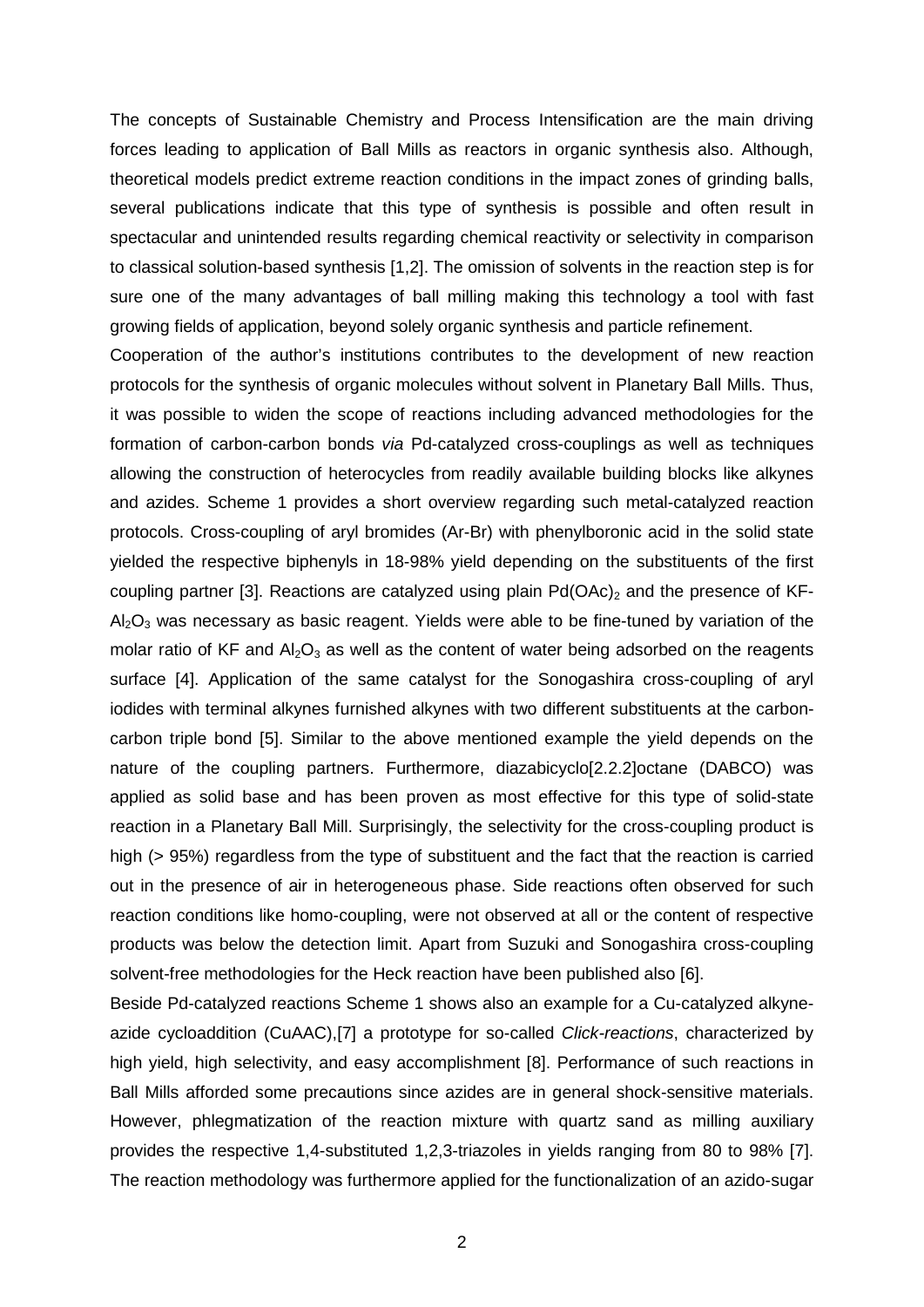and of a polystyrene which was modified with a terminal alkyne allowing the reaction with *n*decyl azide. Since the last reaction proceeded without disintegration of the polymer chain, attempts to carry out polymerization in a Planetary Ball Mill have been undertaken with promising results for future applications.

Suzuki cross-coupling

$$
Ar-Br + Ph-B(OH)2 \xrightarrow{KF-Al2O3}/{\text{area of the image}}
$$
  
\n
$$
10 \text{ min}
$$
\n
$$
yield 18-98%
$$

 $Pd(\bigcap A_{\alpha})$ 

 $Pd(\bigcap A_{\alpha})$ 

Sonogashira cross-coupling

$$
Ar-I + \equiv \sqrt{\phantom{12525}} R
$$
\n
$$
R = H, Me, F, MeO
$$
\n
$$
R = H, Me, 795%
$$
\nvield 47-95%

azid-alkyne-cycloaddition

$$
R1\n\begin{array}{r}\n\text{Cu(OAc)}_{2} \\
\text{H}^1 \times R^2 - N_3 \\
\text{I0 min}\n\end{array}\n\qquad\n\begin{array}{r}\n\text{Cu(OAc)}_{2} \\
\text{C}^1 \times R^1 \\
\text{N}^2 \times R^1\n\end{array}\n\qquad\n\begin{array}{r}\nN = N \\
\text{N}^2 - R^2 \\
\text{N}^2 \times R^1\n\end{array}
$$

**Scheme 1.** Metal-catalyzed reactions carried out in Planetary Ball Mills at lab-scale.

Beside chemical aspects of reactions in Ball Mills, technological parameters influence the reactions considerably. Several model reactions from different fields of organic synthesis have been chosen to investigate the effects of those variables on the outcome of the reaction. Suzuki cross-coupling provide valuable information [9] as well as the dehydrogenation of γ-terpinene to *p*-cymene [10] and the oxidative cleavage of β-pinene affording nopinone [11]. Especially the last example proved to be a real alternative for ozonation at low temperatures. Assessment of the parameters indicate that the type of Ball Mill – Planetary Ball Mill or Mixer Ball Mill – is not relevant for the outcome of the reaction; variables like the milling material, the number and size of grinding balls, as well as the filling degree of the grinding bowls are much more important [9-12]. Contrarily to particle refinement the size of the grinding balls seemed not to be important, as long as the cumulative mass of the grinding balls is kept constant [10]. The choice of the milling material is not only important for the amount of transferrable kinetic energy, since the material density determines the transferred wear energy, but also chemical aspects should be considered [2,5,12], *i.e.* the chemical resistance and the mechanical stability of the material. The filling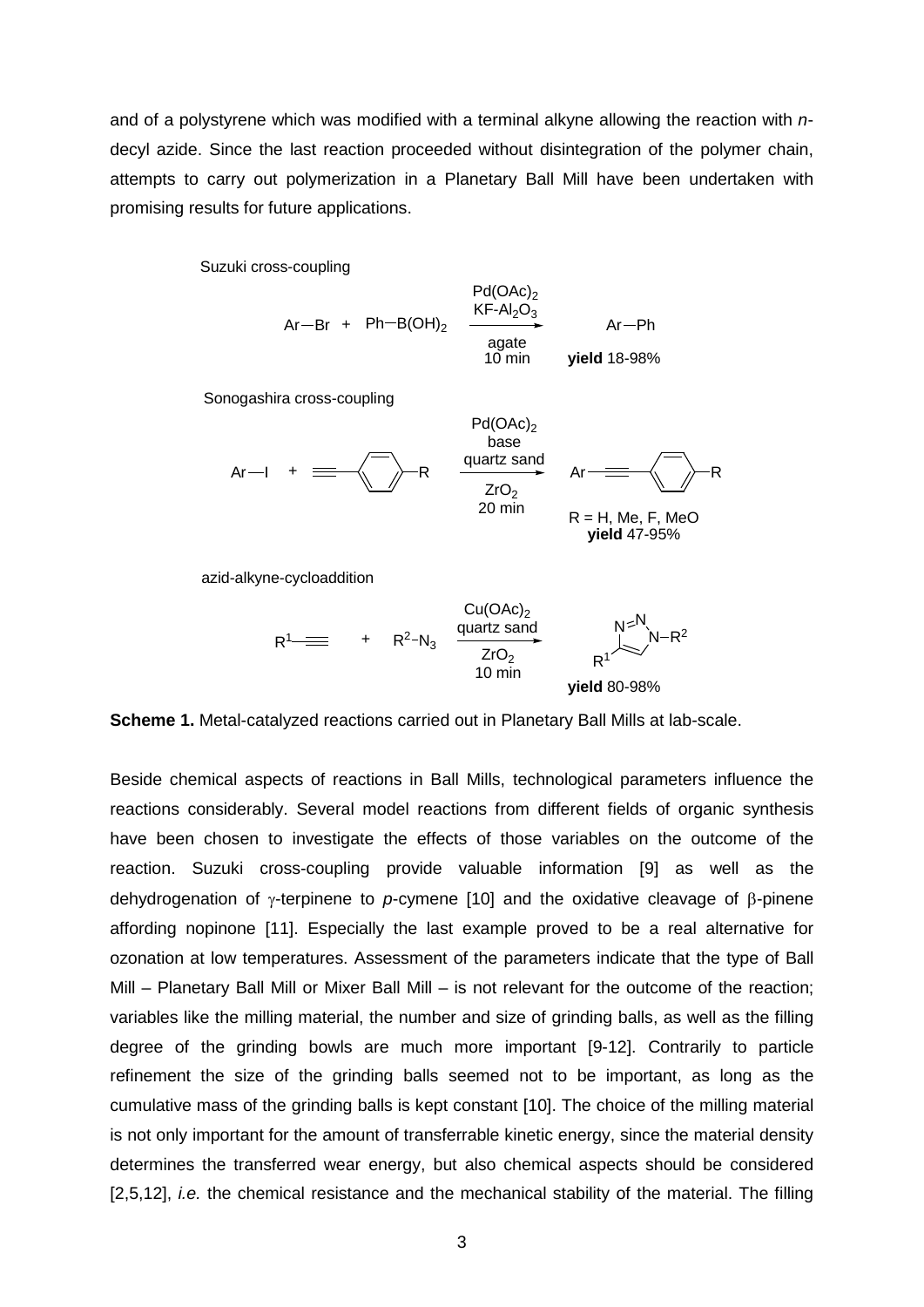degree of the grinding bowls is important with respect to the number of collisions and impacts during ball milling. Low filling degree results in deterioration of the grinding media, whereas grinding bowls completely filled with the feed material hamper the movement of the grinding balls. Although, technological parameters are important for several reasons, experiments in Ball Mills with respect to organic synthesis are significantly influenced by process parameters like operating frequency and reaction time [2,9-11]. Correlation of those variables to either the wear energy (frequency) or the reaction rate (time) displays the importance of those fur successful accomplishment of reactions in a Ball Mill. Investigation of the effects for different model reactions draw a heterogeneous picture, not allowing to draw general conclusions, since the kinetic prerequisites are very different for the individual transformations.

Calculation of the energy intensity for the synthesis of one mole of a desired product allows the energetic assessment of reaction procedures or process technologies. With respect to this value synthesis in Ball Mills is comparable to ultrasound-assisted reactions and outperform syntheses in microwave ovens and classical heating baths as exemplified in Table 1 for the solid-state oxidative homo-coupling of *p*-toluidine to the azo dye in presence of KMnO<sub>4</sub> [12]. The efficiency of the energy transfer from the power socket into a desired product is proven for several examples. Comparison of different Ball Mills regarding their gross power input and the degree of efficiency to transform this energy into kinetic energy, prove that large-scale Planetary Ball Mills operate more efficiently. Although, the net power input is higher for those the efficiency is significantly increased, thus from a relative point of view, less energy is wasted for auxiliary components of the machine. Especially the last aspect is important for the scale-up of organic syntheses in Ball Mills.

| <b>Table 1.</b> Comparison of different possibilities for energy entry regarding yield and energy |
|---------------------------------------------------------------------------------------------------|
| intensity $E_m$ fort the model oxidation of p-toluidine to its azo-compound [12].                 |

|                 | KMnO <sub>4</sub><br>solvent<br>NH <sub>2</sub><br>energy |                             |       |                       |
|-----------------|-----------------------------------------------------------|-----------------------------|-------|-----------------------|
| energy entry    | device                                                    | condition                   | yield | $E_{m}$               |
|                 |                                                           |                             | [%]   | $[kWh \text{ mol}^1]$ |
| mechanical      | Planetary Ball Mill                                       | solvent-free <sup>a</sup> ) | 97    | 18                    |
|                 | Mixer Ball Mill                                           | solvent-free <sup>a</sup> ) | 94    | 5                     |
|                 | ultrasound (24 kHz, 200 W)                                | $H2O/acetonitrileb)$        | 94    | 24                    |
| radiation-based | heating bath                                              | $H2O/acetonitrilec)$        | 86    | 37                    |
|                 | microwave (multimode)                                     | $H2O/acetonitrilea)$        | 85    | 118                   |

<sup>a</sup>) milling material: agate, 20 min, 800 min<sup>-1</sup>  $\triangleq$  13.3 Hz.

 $\sigma$ ) 20 min at 20 °C with maximal power input.

 $\degree$ ) 60 in at 80  $\degree$ C.

 $\alpha$ ) 30 min at 80 °C, maximal power input = 300 W.